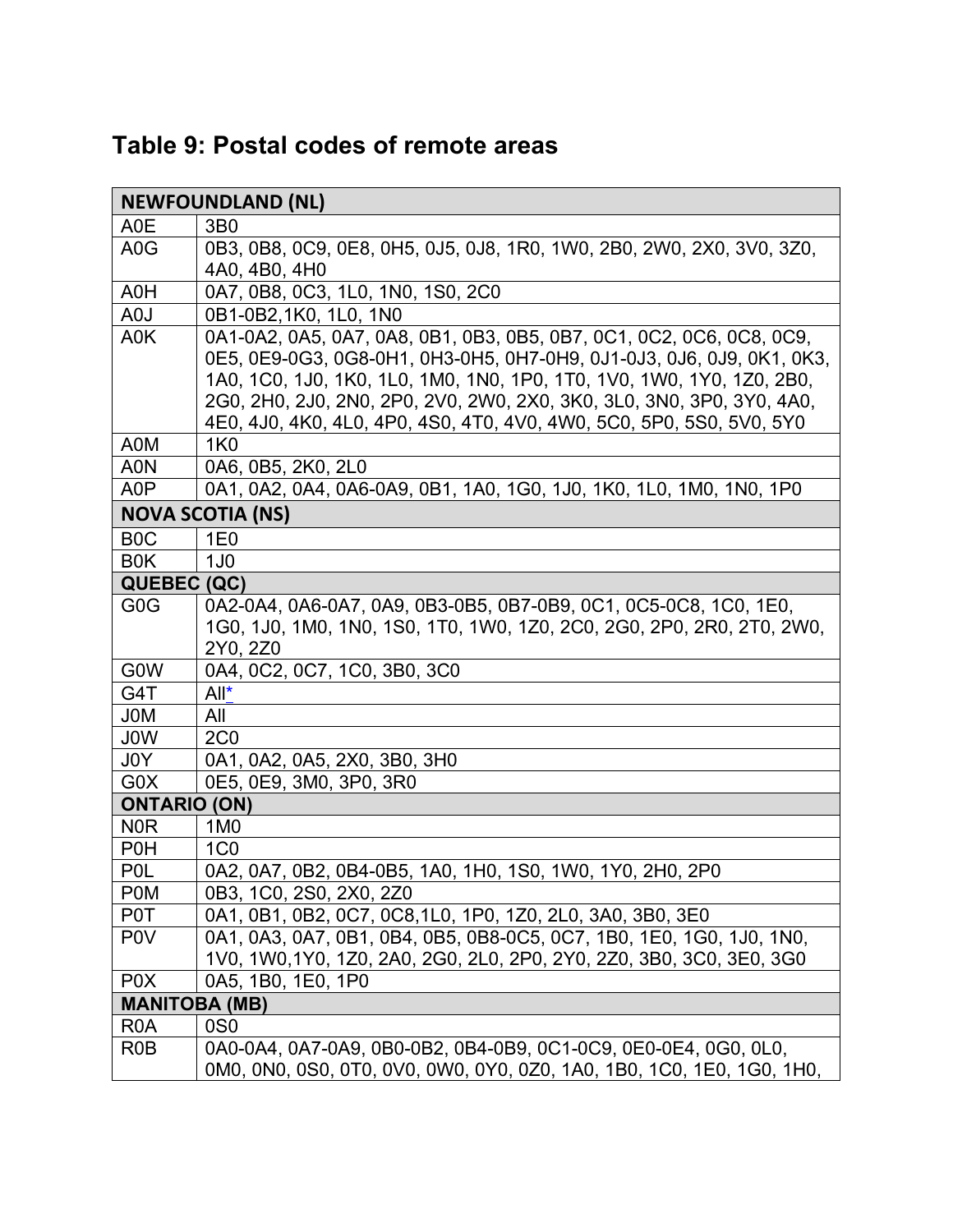|                     | 1J0, 1K0, 1L0, 1M0, 1N0, 1P0, 1R0, 1S0, 1W0, 1Z0, 2B0, 2C0, 2E0, 2G0,<br>2H <sub>0</sub>                                          |
|---------------------|-----------------------------------------------------------------------------------------------------------------------------------|
| R <sub>0</sub> C    | 0B9, 0E2, 0G4, 0J0, 0V0, 1V0, 2A0, 2P0, 3K0                                                                                       |
| <b>R0E</b>          | 0B1, 0B6, 0C3, 0J0, 1E0, 1K0, 1N0, 2E0                                                                                            |
| R <sub>0</sub>      | 0L0, 0Z0, 1K0, 1Y0                                                                                                                |
| R <sub>0</sub> L    | 0A3, 0A6, 0B5, 0C5, 0E2, 0K0, 0M0, 0R0, 1L0, 1Y0, 2C0, 2K0                                                                        |
|                     | <b>SASKATCHEWAN (SK)</b>                                                                                                          |
| S <sub>0</sub> C    | 0V <sub>0</sub>                                                                                                                   |
| S <sub>0</sub> H    | 0G3, 1W0, 2V0, 3M0                                                                                                                |
| S <sub>0</sub> E    | 0A4, 0G0, 0S0                                                                                                                     |
| S <sub>0</sub>      | 0B9, 0C2, 0C3, 0C6, 0C9, 0E1, 0G6, 0G8, 0H0-0H1, 0W0, 1S0, 1Y0, 2B0,<br>2L0, 2P0, 2R0, 2S0, 2T0, 2W0, 3C0, 3E0                    |
| S <sub>0</sub> K    | 0A9, 0H0, 0J8, 1L0, 1Y0, 2C0, 3N0, 3S0, 4B0, 4E0, 4H0                                                                             |
| S <sub>OL</sub>     | 0B7, 0E5, 0J0, 1Y0                                                                                                                |
| S <sub>0</sub> M    | 0A1, 0A6, 0B5-0B6, 0B8, 0C5, 0C6, 0G0, 0G3, 0H0, 0K0, 0M0, 0S0, 1G0,<br>2H0, 2M0, 3B0, 3C0, 3E0, 3G0, 3H0                         |
| S <sub>0</sub> P    | All                                                                                                                               |
| <b>ALBERTA (AB)</b> |                                                                                                                                   |
| T <sub>0</sub> A    | 0A4-0A5, 0B5-0B6, 0C4, 1S0, 1S1, 1X0, 2A0, 2B0, 2E0, 2J0, 3G0, 3K0                                                                |
| T0B                 | 0M <sub>0</sub>                                                                                                                   |
| T <sub>0</sub> C    | 0R0, 0S0, 0W0, 1W0                                                                                                                |
| T <sub>0</sub> E    | 0B2, 0K0, 0L0, 1H0                                                                                                                |
| T <sub>0</sub> G    | 0A5, 0K0, 2N0, 2W0                                                                                                                |
| <b>T0H</b>          | 0B9, 0E6, 0G6, 0N0, 0S0, 1J0, 1R0, 2N0-2N2, 3X0, 4A0                                                                              |
| T <sub>0</sub>      | 0A5, 0B3, 0E7, 0K0, 0X0, 1C0, 1H0, 1L0, 1M0, 2G0, 2M0, 2Z0, 3C0, 3J0                                                              |
| T <sub>0</sub> K    | 0A0, 0A5, 0B4, 0B5, 0C3, 0C5, 0C9, 0S0, 1E0, 1L0, 1N0, 1R0, 2J0, 2M0,<br>2R <sub>0</sub>                                          |
| <b>TOL</b>          | 1Y <sub>0</sub>                                                                                                                   |
| <b>TOM</b>          | 0C6, 1L0, 2H0                                                                                                                     |
| T <sub>0</sub> P    | All                                                                                                                               |
| <b>TOV</b>          | All                                                                                                                               |
|                     | <b>BRITISH COLUMBIA (BC)</b>                                                                                                      |
| V0B                 | 1 <sub>R0</sub>                                                                                                                   |
| V <sub>0</sub> C    | 0A7-0B1, 0B8, 1E0, 1G0, 1K0, 1L0, 1S0, 1Y0, 1Z0, 2A0, 2B0, 2H0, 2R0,                                                              |
|                     | 2S0, 2T0, 2V0, 2X0, 2Z0                                                                                                           |
| <b>V0E</b>          | <b>1S0</b>                                                                                                                        |
| V <sub>0</sub> G    | 0B1, 0B5, 1B0, 1N0                                                                                                                |
| V <sub>0</sub> J    | 0A2, 0B4, 0B6-0B8, 0C4-0C5, 1A0, 1H0, 1J0, 1K0, 1R0, 1T0, 1X0, 2B0,<br>2H0, 2K0, 2P0, 2T0, 2W0, 2Z0, 3B0, 3C0, 3E0, 3J0, 3M0, 3T0 |
| V <sub>0</sub> K    | 0B3, 1N0, 1P0                                                                                                                     |
| <b>VOL</b>          | 0A2, 0A3, 0A7-0B1, 1A0, 1B0, 1C0, 1H0, 1J0, 1K0, 1M0, 1R0, 1S0, 1T0,<br>1V0, 1W0, 1X0                                             |
| <b>VON</b>          | 0A6, 0B2, 0E4, 1M0, 1Z0, 2B0, 2V0, 3L0                                                                                            |
| V <sub>0</sub> P    | 0A1, 0A2, 0A4, 1B0, 1J0, 1K0, 1L0, 1P0, 1S0, 1V0, 1W0, 1Z0                                                                        |
| V <sub>0</sub> R    | 0B3, 0B4, 1A0, 1B0, 2B0, 2J0                                                                                                      |